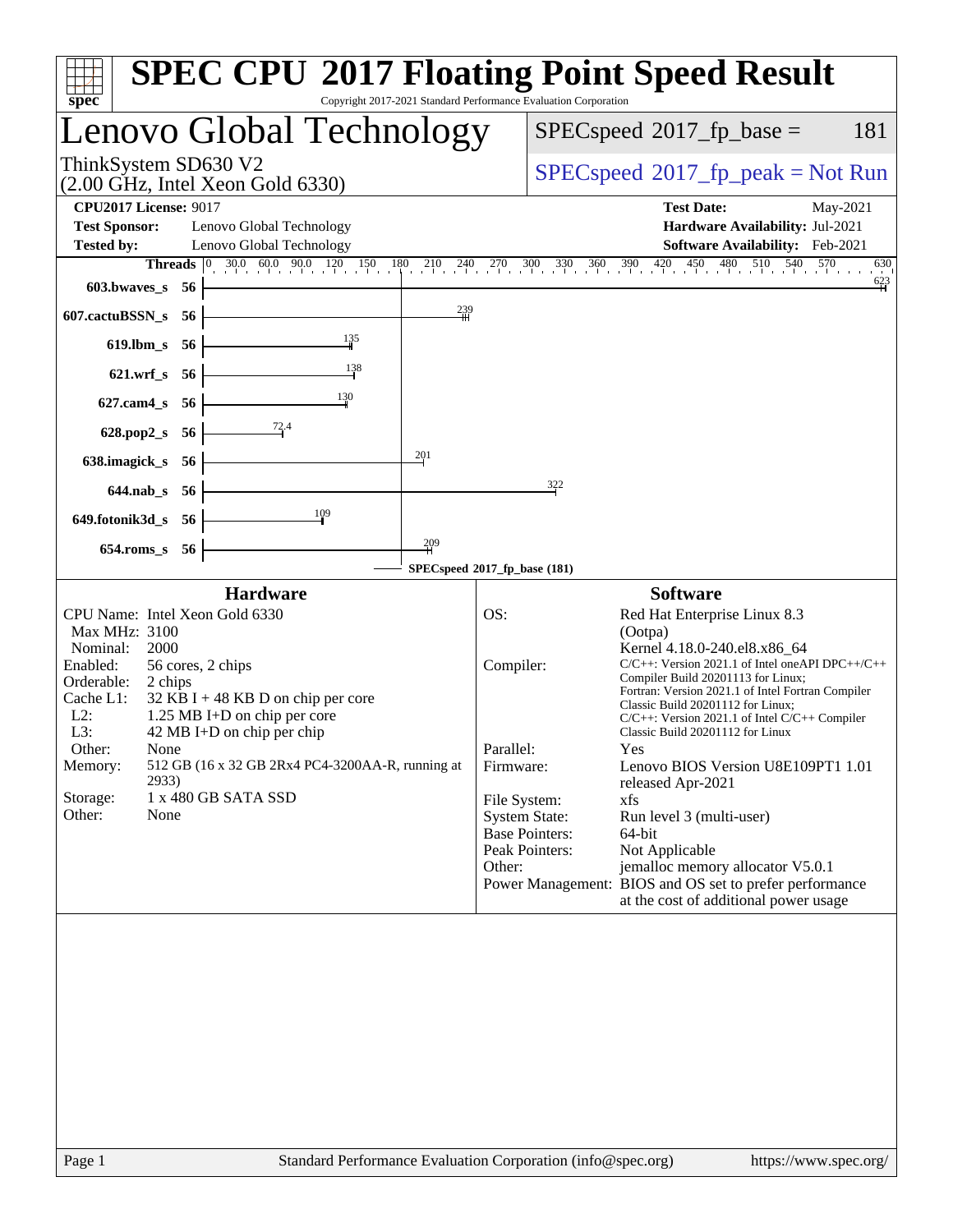

#### **[SPEC CPU](http://www.spec.org/auto/cpu2017/Docs/result-fields.html#SPECCPU2017FloatingPointSpeedResult)[2017 Floating Point Speed Result](http://www.spec.org/auto/cpu2017/Docs/result-fields.html#SPECCPU2017FloatingPointSpeedResult)** Copyright 2017-2021 Standard Performance Evaluation Corporation

# Lenovo Global Technology

 $SPECspeed^{\circledcirc}2017_fp\_base = 181$  $SPECspeed^{\circledcirc}2017_fp\_base = 181$ 

(2.00 GHz, Intel Xeon Gold 6330)

ThinkSystem SD630 V2<br>  $\begin{array}{c} \text{SPEC speed} \text{?}2017 \text{ fp\_peak} = \text{Not Run} \end{array}$ 

**[Test Sponsor:](http://www.spec.org/auto/cpu2017/Docs/result-fields.html#TestSponsor)** Lenovo Global Technology **[Hardware Availability:](http://www.spec.org/auto/cpu2017/Docs/result-fields.html#HardwareAvailability)** Jul-2021 **[Tested by:](http://www.spec.org/auto/cpu2017/Docs/result-fields.html#Testedby)** Lenovo Global Technology **[Software Availability:](http://www.spec.org/auto/cpu2017/Docs/result-fields.html#SoftwareAvailability)** Feb-2021

**[CPU2017 License:](http://www.spec.org/auto/cpu2017/Docs/result-fields.html#CPU2017License)** 9017 **[Test Date:](http://www.spec.org/auto/cpu2017/Docs/result-fields.html#TestDate)** May-2021

#### **[Results Table](http://www.spec.org/auto/cpu2017/Docs/result-fields.html#ResultsTable)**

|                             | <b>Base</b>                |                |                |                |       | <b>Peak</b>    |       |                |                |              |                |              |                |              |
|-----------------------------|----------------------------|----------------|----------------|----------------|-------|----------------|-------|----------------|----------------|--------------|----------------|--------------|----------------|--------------|
| <b>Benchmark</b>            | <b>Threads</b>             | <b>Seconds</b> | Ratio          | <b>Seconds</b> | Ratio | <b>Seconds</b> | Ratio | <b>Threads</b> | <b>Seconds</b> | <b>Ratio</b> | <b>Seconds</b> | <b>Ratio</b> | <b>Seconds</b> | <b>Ratio</b> |
| 603.bwayes s                | 56                         | 94.7           | 623            | 95.3           | 619   | 94.6           | 624   |                |                |              |                |              |                |              |
| 607.cactuBSSN s             | 56                         | 70.4           | 237            | 68.7           | 243   | 69.7           | 239   |                |                |              |                |              |                |              |
| $619.$ lbm s                | 56                         | 39.2           | 134            | 38.6           | 136   | 38.7           | 135   |                |                |              |                |              |                |              |
| $621.wrf$ s                 | 56                         | 95.7           | 138            | 96.2           | 137   | 96.0           | 138   |                |                |              |                |              |                |              |
| $627$ .cam4 s               | 56                         | 68.3           | 130            | 68.4           | 130   | 67.4           | 132   |                |                |              |                |              |                |              |
| $628.pop2_s$                | 56                         | 165            | 72.1           | 163            | 72.8  | 164            | 72.4  |                |                |              |                |              |                |              |
| 638.imagick_s               | 56                         | 71.7           | 201            | 71.6           | 201   | 71.8           | 201   |                |                |              |                |              |                |              |
| $644$ .nab s                | 56                         | 54.3           | 322            | 54.2           | 322   | 54.3           | 322   |                |                |              |                |              |                |              |
| 649.fotonik3d s             | 56                         | 83.5           | 109            | 83.4           | 109   | 84.5           | 108   |                |                |              |                |              |                |              |
| $654$ .roms s               | 56                         | 75.4           | 209            | 75.3           | 209   | 77.0           | 205   |                |                |              |                |              |                |              |
|                             | $SPECspeed*2017$ fp base = |                | 181            |                |       |                |       |                |                |              |                |              |                |              |
| $SPECspeed*2017_fp\_peak =$ |                            |                | <b>Not Run</b> |                |       |                |       |                |                |              |                |              |                |              |

Results appear in the [order in which they were run.](http://www.spec.org/auto/cpu2017/Docs/result-fields.html#RunOrder) Bold underlined text [indicates a median measurement](http://www.spec.org/auto/cpu2017/Docs/result-fields.html#Median).

#### **[Operating System Notes](http://www.spec.org/auto/cpu2017/Docs/result-fields.html#OperatingSystemNotes)**

Stack size set to unlimited using "ulimit -s unlimited"

#### **[Environment Variables Notes](http://www.spec.org/auto/cpu2017/Docs/result-fields.html#EnvironmentVariablesNotes)**

```
Environment variables set by runcpu before the start of the run:
KMP_AFFINITY = "granularity=fine,compact"
LD_LIBRARY_PATH =
      "/home/cpu2017-1.1.5-ic2021.1-revB/lib/intel64:/home/cpu2017-1.1.5-ic202
      1.1-revB/je5.0.1-64"
MALLOC_CONF = "retain:true"
OMP_STACKSIZE = "192M"
```
#### **[General Notes](http://www.spec.org/auto/cpu2017/Docs/result-fields.html#GeneralNotes)**

 Binaries compiled on a system with 1x Intel Core i9-7980XE CPU + 64GB RAM memory using Redhat Enterprise Linux 8.0 Transparent Huge Pages enabled by default Prior to runcpu invocation Filesystem page cache synced and cleared with: sync; echo 3> /proc/sys/vm/drop\_caches NA: The test sponsor attests, as of date of publication, that CVE-2017-5754 (Meltdown) is mitigated in the system as tested and documented. Yes: The test sponsor attests, as of date of publication, that CVE-2017-5753 (Spectre variant 1) is mitigated in the system as tested and documented. Yes: The test sponsor attests, as of date of publication, that CVE-2017-5715 (Spectre variant 2) is mitigated in the system as tested and documented.

**(Continued on next page)**

| Page 2 | Standard Performance Evaluation Corporation (info@spec.org) | https://www.spec.org/ |
|--------|-------------------------------------------------------------|-----------------------|
|--------|-------------------------------------------------------------|-----------------------|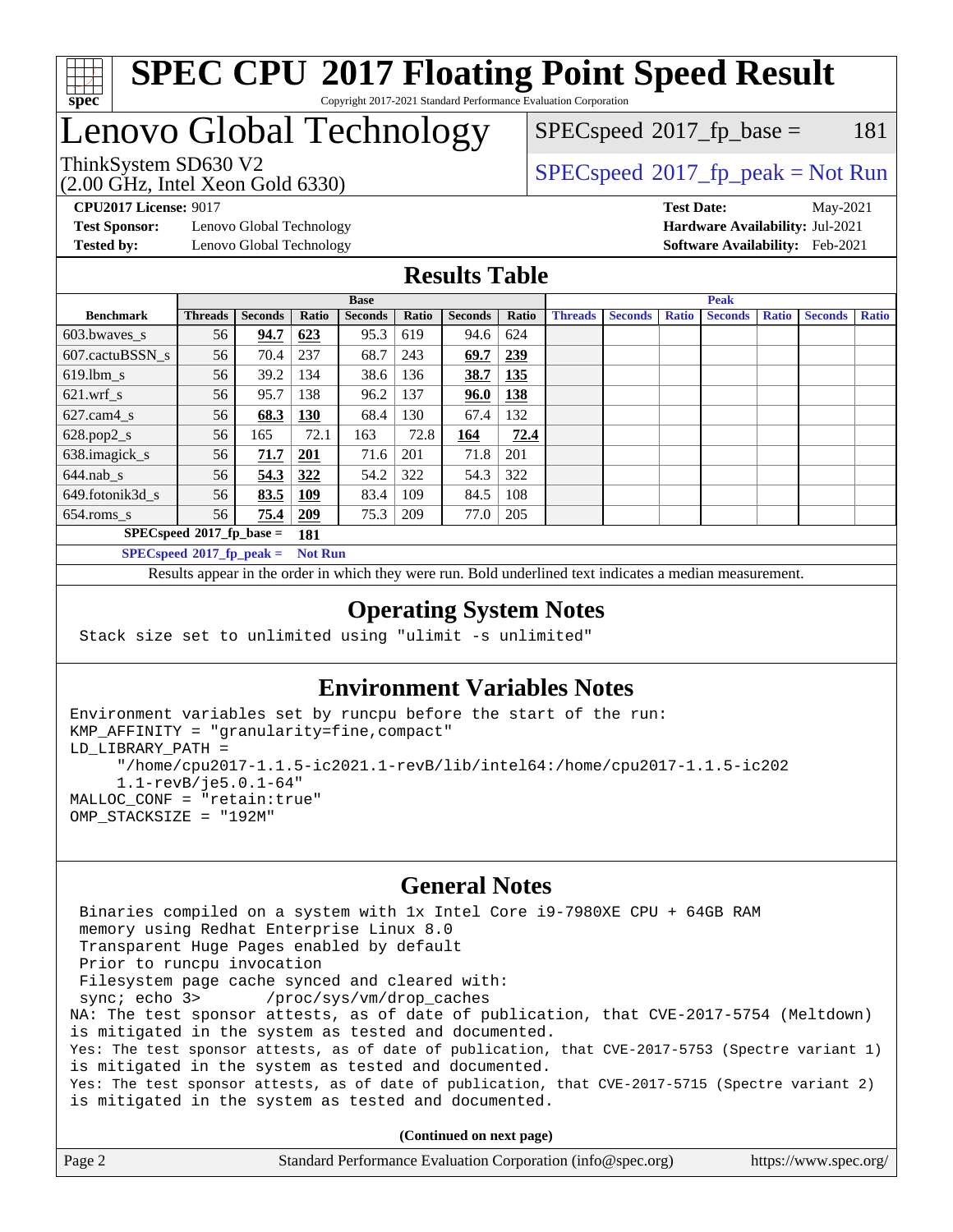

Copyright 2017-2021 Standard Performance Evaluation Corporation

### Lenovo Global Technology

 $SPECspeed^{\circ}2017\_fp\_base = 181$  $SPECspeed^{\circ}2017\_fp\_base = 181$ 

(2.00 GHz, Intel Xeon Gold 6330)

ThinkSystem SD630 V2<br>  $SPECspeed^{\circ}2017\_fp\_peak = Not Run$  $SPECspeed^{\circ}2017\_fp\_peak = Not Run$ 

**[CPU2017 License:](http://www.spec.org/auto/cpu2017/Docs/result-fields.html#CPU2017License)** 9017 **[Test Date:](http://www.spec.org/auto/cpu2017/Docs/result-fields.html#TestDate)** May-2021

**[Test Sponsor:](http://www.spec.org/auto/cpu2017/Docs/result-fields.html#TestSponsor)** Lenovo Global Technology **[Hardware Availability:](http://www.spec.org/auto/cpu2017/Docs/result-fields.html#HardwareAvailability)** Jul-2021 **[Tested by:](http://www.spec.org/auto/cpu2017/Docs/result-fields.html#Testedby)** Lenovo Global Technology **[Software Availability:](http://www.spec.org/auto/cpu2017/Docs/result-fields.html#SoftwareAvailability)** Feb-2021

**[General Notes \(Continued\)](http://www.spec.org/auto/cpu2017/Docs/result-fields.html#GeneralNotes)** jemalloc, a general purpose malloc implementation built with the RedHat Enterprise 7.5, and the system compiler gcc 4.8.5 sources available from jemalloc.net or <https://github.com/jemalloc/jemalloc/releases> **[Platform Notes](http://www.spec.org/auto/cpu2017/Docs/result-fields.html#PlatformNotes)** BIOS configuration: Choose Operating Mode set to Maximum Performance and then set it to Custom Mode CPU P-state Control set to Autonomous C-States set to Autonomous Hyper-Threading set to Disabled Adjacent Cache Prefetch set to Disabled LLC Prefetch set to Enable Sysinfo program /home/cpu2017-1.1.5-ic2021.1-revB/bin/sysinfo Rev: r6538 of 2020-09-24 e8664e66d2d7080afeaa89d4b38e2f1c running on localhost.localdomain Wed May 12 06:37:31 2021 SUT (System Under Test) info as seen by some common utilities. For more information on this section, see <https://www.spec.org/cpu2017/Docs/config.html#sysinfo> From /proc/cpuinfo model name : Intel(R) Xeon(R) Gold 6330 CPU @ 2.00GHz 2 "physical id"s (chips) 56 "processors" cores, siblings (Caution: counting these is hw and system dependent. The following excerpts from /proc/cpuinfo might not be reliable. Use with caution.) cpu cores : 28 siblings : 28 physical 0: cores 0 1 2 3 4 5 6 7 8 9 10 11 12 13 14 15 16 17 18 19 20 21 22 23 24 25 26 27 physical 1: cores 0 1 2 3 4 5 6 7 8 9 10 11 12 13 14 15 16 17 18 19 20 21 22 23 24 25 26 27 From lscpu: Architecture: x86\_64 CPU op-mode(s): 32-bit, 64-bit Byte Order: Little Endian CPU(s): 56 On-line CPU(s) list: 0-55 Thread(s) per core: 1 Core(s) per socket: 28 Socket(s): 2 NUMA node(s): 2 Vendor ID: GenuineIntel **(Continued on next page)**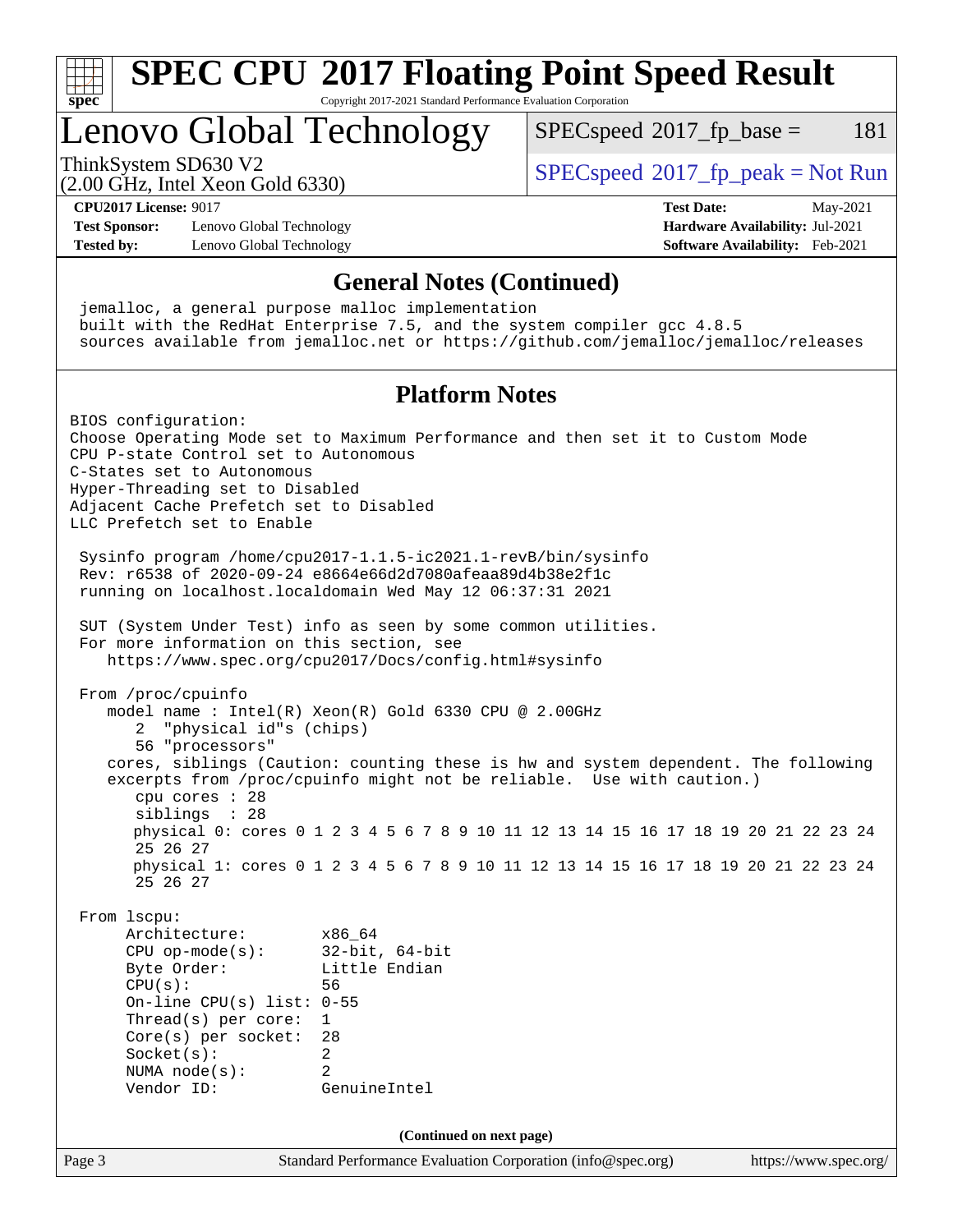

Copyright 2017-2021 Standard Performance Evaluation Corporation

Lenovo Global Technology

 $SPEC speed^{\circ}2017\_fp\_base = 181$ 

(2.00 GHz, Intel Xeon Gold 6330)

ThinkSystem SD630 V2<br>  $\begin{array}{c} \text{SPEC speed} \text{?}2017 \text{ fp\_peak} = \text{Not Run} \end{array}$ 

**[CPU2017 License:](http://www.spec.org/auto/cpu2017/Docs/result-fields.html#CPU2017License)** 9017 **[Test Date:](http://www.spec.org/auto/cpu2017/Docs/result-fields.html#TestDate)** May-2021

**[Test Sponsor:](http://www.spec.org/auto/cpu2017/Docs/result-fields.html#TestSponsor)** Lenovo Global Technology **[Hardware Availability:](http://www.spec.org/auto/cpu2017/Docs/result-fields.html#HardwareAvailability)** Jul-2021 **[Tested by:](http://www.spec.org/auto/cpu2017/Docs/result-fields.html#Testedby)** Lenovo Global Technology **[Software Availability:](http://www.spec.org/auto/cpu2017/Docs/result-fields.html#SoftwareAvailability)** Feb-2021

### **[Platform Notes \(Continued\)](http://www.spec.org/auto/cpu2017/Docs/result-fields.html#PlatformNotes)**

| CPU family:                                                      | 6                                          |  |  |  |
|------------------------------------------------------------------|--------------------------------------------|--|--|--|
| Model:                                                           | 106                                        |  |  |  |
| Model name:                                                      | $Intel(R) Xeon(R) Gold 6330 CPU @ 2.00GHz$ |  |  |  |
| Stepping:                                                        | 6                                          |  |  |  |
| CPU MHz:                                                         | 799.933                                    |  |  |  |
| BogoMIPS:                                                        | 4000.00                                    |  |  |  |
| Virtualization:                                                  | $VT - x$                                   |  |  |  |
| $L1d$ cache:                                                     | 48K                                        |  |  |  |
| $L1i$ cache:                                                     | 32K                                        |  |  |  |
| $L2$ cache:                                                      | 1280K                                      |  |  |  |
| $L3$ cache:                                                      | 43008K                                     |  |  |  |
| NUMA $node0$ $CPU(s)$ :                                          | $0 - 27$                                   |  |  |  |
| NUMA $node1$ $CPU(s):$                                           | $28 - 55$                                  |  |  |  |
| Flaqs:                                                           | fpu vme de pse tsc msr pae mce cx8 apic se |  |  |  |
| not pso36 alflugh dtg agni mmy fygr ggo ggo3 gg ht tm pho gyggal |                                            |  |  |  |

p mtrr pge mca cmov pat pse36 clflush dts acpi mmx fxsr sse sse2 ss ht tm pbe syscall nx pdpe1gb rdtscp lm constant\_tsc art arch\_perfmon pebs bts rep\_good nopl xtopology nonstop\_tsc cpuid aperfmperf pni pclmulqdq dtes64 monitor ds\_cpl vmx smx est tm2 ssse3 sdbg fma cx16 xtpr pdcm pcid dca sse4\_1 sse4\_2 x2apic movbe popcnt tsc\_deadline\_timer aes xsave avx f16c rdrand lahf\_lm abm 3dnowprefetch cpuid\_fault epb cat\_l3 invpcid\_single intel\_ppin ssbd mba ibrs ibpb stibp ibrs\_enhanced tpr\_shadow vnmi flexpriority ept vpid ept\_ad fsgsbase tsc\_adjust bmi1 hle avx2 smep bmi2 erms invpcid cqm rdt\_a avx512f avx512dq rdseed adx smap avx512ifma clflushopt clwb intel\_pt avx512cd sha\_ni avx512bw avx512vl xsaveopt xsavec xgetbv1 xsaves cqm\_llc cqm\_occup\_llc cqm\_mbm\_total cqm\_mbm\_local split\_lock\_detect wbnoinvd dtherm ida arat pln pts hwp\_epp avx512vbmi umip pku ospke avx512\_vbmi2 gfni vaes vpclmulqdq avx512\_vnni avx512\_bitalg tme avx512\_vpopcntdq la57 rdpid md\_clear pconfig flush\_l1d arch\_capabilities

 /proc/cpuinfo cache data cache size : 43008 KB

 From numactl --hardware WARNING: a numactl 'node' might or might not correspond to a physical chip. available: 2 nodes (0-1) node 0 cpus: 0 1 2 3 4 5 6 7 8 9 10 11 12 13 14 15 16 17 18 19 20 21 22 23 24 25 26 27 node 0 size: 246678 MB node 0 free: 256426 MB node 1 cpus: 28 29 30 31 32 33 34 35 36 37 38 39 40 41 42 43 44 45 46 47 48 49 50 51 52 53 54 55 node 1 size: 246458 MB node 1 free: 257372 MB node distances: node 0 1 0: 10 20 1: 20 10 From /proc/meminfo MemTotal: 528008988 kB

**(Continued on next page)**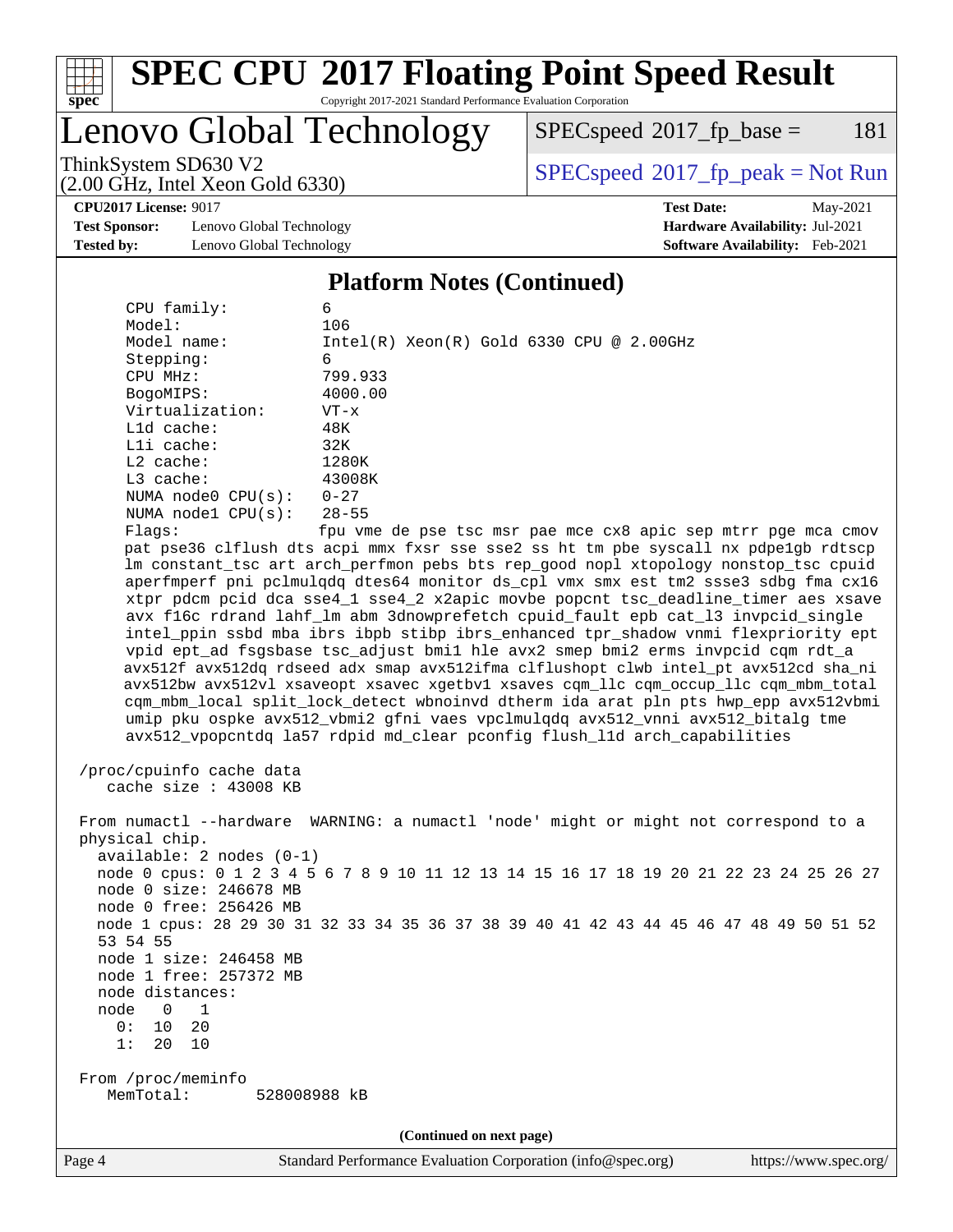| <b>SPEC CPU®2017 Floating Point Speed Result</b>                                                                                                                                                                                                                                                                                                                                                                                                                                                                                                                                                                                                                    |                                                                                                                                           |
|---------------------------------------------------------------------------------------------------------------------------------------------------------------------------------------------------------------------------------------------------------------------------------------------------------------------------------------------------------------------------------------------------------------------------------------------------------------------------------------------------------------------------------------------------------------------------------------------------------------------------------------------------------------------|-------------------------------------------------------------------------------------------------------------------------------------------|
| Copyright 2017-2021 Standard Performance Evaluation Corporation<br>$s\overline{p}\overline{e}\overline{c}$<br>Lenovo Global Technology                                                                                                                                                                                                                                                                                                                                                                                                                                                                                                                              | 181<br>$SPEC speed^{\circ}2017$ fp base =                                                                                                 |
| ThinkSystem SD630 V2<br>$(2.00 \text{ GHz}, \text{Intel Xeon Gold } 6330)$                                                                                                                                                                                                                                                                                                                                                                                                                                                                                                                                                                                          | $SPEC speed^{\circ}2017\_fp\_peak = Not Run$                                                                                              |
| <b>CPU2017 License: 9017</b><br><b>Test Sponsor:</b><br>Lenovo Global Technology<br>Lenovo Global Technology<br><b>Tested by:</b>                                                                                                                                                                                                                                                                                                                                                                                                                                                                                                                                   | <b>Test Date:</b><br>May-2021<br>Hardware Availability: Jul-2021<br>Software Availability: Feb-2021                                       |
| <b>Platform Notes (Continued)</b>                                                                                                                                                                                                                                                                                                                                                                                                                                                                                                                                                                                                                                   |                                                                                                                                           |
| HugePages_Total:<br>0<br>Hugepagesize:<br>2048 kB                                                                                                                                                                                                                                                                                                                                                                                                                                                                                                                                                                                                                   |                                                                                                                                           |
| /sbin/tuned-adm active<br>Current active profile: throughput-performance                                                                                                                                                                                                                                                                                                                                                                                                                                                                                                                                                                                            |                                                                                                                                           |
| From /etc/*release* /etc/*version*<br>os-release:<br>NAME="Red Hat Enterprise Linux"<br>VERSION="8.3 (Ootpa)"<br>$ID="rhe1"$<br>ID_LIKE="fedora"<br>VERSION_ID="8.3"<br>PLATFORM_ID="platform:el8"<br>PRETTY_NAME="Red Hat Enterprise Linux 8.3 (Ootpa)"<br>ANSI COLOR="0;31"<br>redhat-release: Red Hat Enterprise Linux release 8.3 (Ootpa)<br>system-release: Red Hat Enterprise Linux release 8.3 (Ootpa)<br>system-release-cpe: cpe:/o:redhat:enterprise_linux:8.3:ga<br>uname $-a$ :<br>Linux localhost.localdomain 4.18.0-240.el8.x86_64 #1 SMP Wed Sep 23 05:13:10 EDT 2020<br>x86_64 x86_64 x86_64 GNU/Linux<br>Kernel self-reported vulnerability status: |                                                                                                                                           |
| CVE-2018-12207 (iTLB Multihit):<br>CVE-2018-3620 (L1 Terminal Fault):<br>Microarchitectural Data Sampling:<br>CVE-2017-5754 (Meltdown):<br>CVE-2018-3639 (Speculative Store Bypass):                                                                                                                                                                                                                                                                                                                                                                                                                                                                                | Not affected<br>Not affected<br>Not affected<br>Not affected<br>Mitigation: Speculative Store<br>Bypass disabled via prctl and<br>seccomp |
| CVE-2017-5753 (Spectre variant 1):                                                                                                                                                                                                                                                                                                                                                                                                                                                                                                                                                                                                                                  | Mitigation: usercopy/swapgs<br>barriers and user pointer<br>sanitization                                                                  |
| $CVE-2017-5715$ (Spectre variant 2):                                                                                                                                                                                                                                                                                                                                                                                                                                                                                                                                                                                                                                | Mitigation: Enhanced IBRS, IBPB:<br>conditional, RSB filling                                                                              |
| CVE-2020-0543 (Special Register Buffer Data Sampling): Not affected<br>CVE-2019-11135 (TSX Asynchronous Abort):                                                                                                                                                                                                                                                                                                                                                                                                                                                                                                                                                     | Not affected                                                                                                                              |
| run-level 3 May 12 06:34                                                                                                                                                                                                                                                                                                                                                                                                                                                                                                                                                                                                                                            |                                                                                                                                           |
| SPEC is set to: /home/cpu2017-1.1.5-ic2021.1-revB<br>Type Size Used Avail Use% Mounted on<br>Filesystem<br>/dev/sda4<br>372G<br>39G 333G 11% / home<br>xfs                                                                                                                                                                                                                                                                                                                                                                                                                                                                                                          |                                                                                                                                           |
| (Continued on next page)                                                                                                                                                                                                                                                                                                                                                                                                                                                                                                                                                                                                                                            |                                                                                                                                           |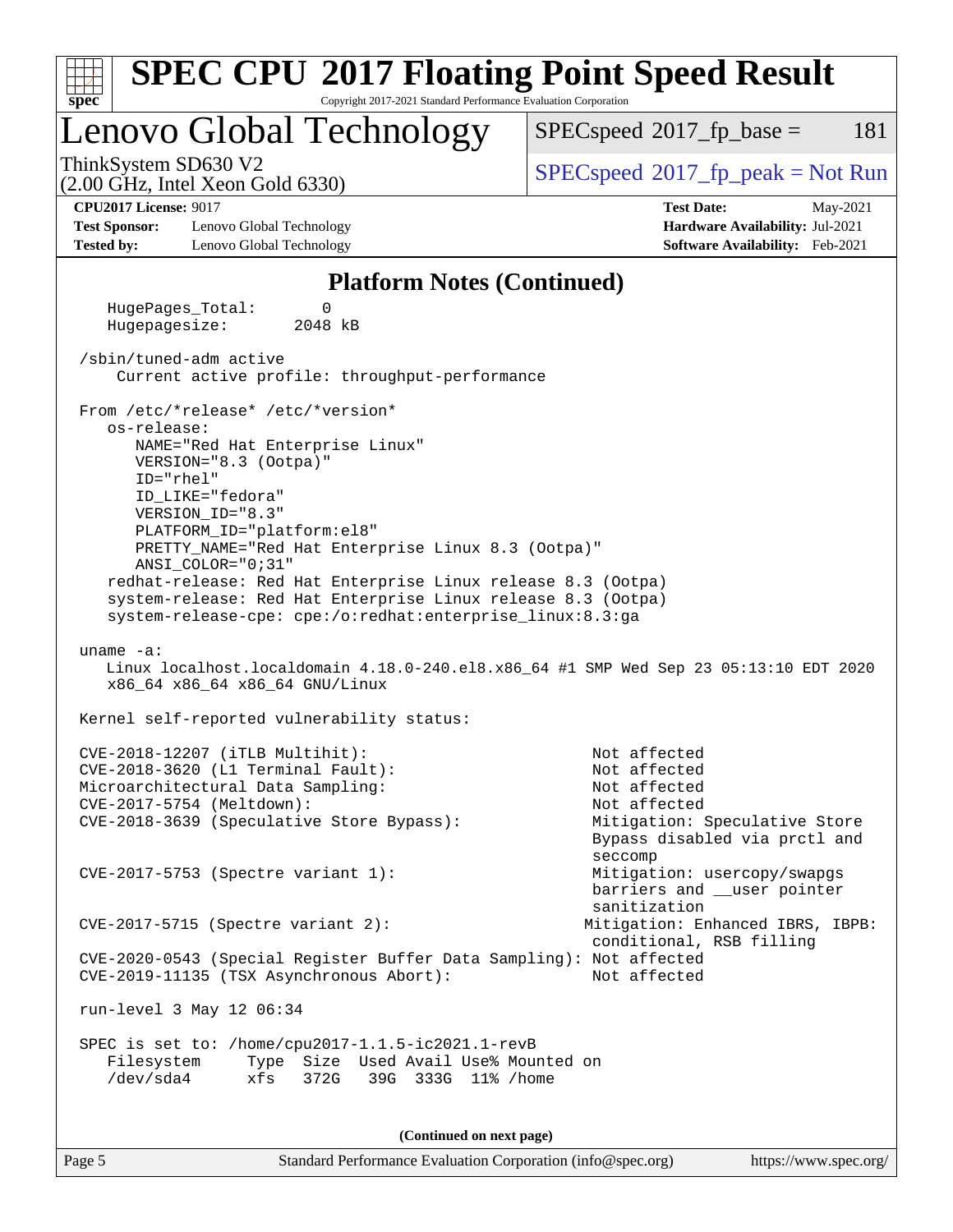| ÷.<br>O | t | ų |  |
|---------|---|---|--|

Copyright 2017-2021 Standard Performance Evaluation Corporation

Lenovo Global Technology

 $SPECspeed^{\circledcirc}2017_fp\_base = 181$  $SPECspeed^{\circledcirc}2017_fp\_base = 181$ 

(2.00 GHz, Intel Xeon Gold 6330)

ThinkSystem SD630 V2<br>  $\begin{array}{c} \text{SPEC speed} \text{?}2017 \text{ fp\_peak} = \text{Not Run} \end{array}$ 

**[Test Sponsor:](http://www.spec.org/auto/cpu2017/Docs/result-fields.html#TestSponsor)** Lenovo Global Technology **[Hardware Availability:](http://www.spec.org/auto/cpu2017/Docs/result-fields.html#HardwareAvailability)** Jul-2021 **[Tested by:](http://www.spec.org/auto/cpu2017/Docs/result-fields.html#Testedby)** Lenovo Global Technology **[Software Availability:](http://www.spec.org/auto/cpu2017/Docs/result-fields.html#SoftwareAvailability)** Feb-2021

**[CPU2017 License:](http://www.spec.org/auto/cpu2017/Docs/result-fields.html#CPU2017License)** 9017 **[Test Date:](http://www.spec.org/auto/cpu2017/Docs/result-fields.html#TestDate)** May-2021

#### **[Platform Notes \(Continued\)](http://www.spec.org/auto/cpu2017/Docs/result-fields.html#PlatformNotes)**

 From /sys/devices/virtual/dmi/id Vendor: Lenovo Product: ThinkSystem SD630 V2 Product Family: ThinkSystem Serial: 1234567890

 Additional information from dmidecode follows. WARNING: Use caution when you interpret this section. The 'dmidecode' program reads system data which is "intended to allow hardware to be accurately determined", but the intent may not be met, as there are frequent changes to hardware, firmware, and the "DMTF SMBIOS" standard.

Memory:

16x Samsung M393A4K40DB3-CWE 32 GB 2 rank 3200, configured at 2933

BIOS:

 BIOS Vendor: Lenovo BIOS Version: U8E109PT1-1.01 BIOS Date: 04/28/2021 BIOS Revision: 1.1 Firmware Revision: 1.40

(End of data from sysinfo program)

#### **[Compiler Version Notes](http://www.spec.org/auto/cpu2017/Docs/result-fields.html#CompilerVersionNotes)**

| $619.1$ bm_s(base) $638.imagick_s(base)$ $644.nab_s(base)$<br>C                                                                                                                                                                                                                                                                                                                                                                                                                                                                                                                                       |
|-------------------------------------------------------------------------------------------------------------------------------------------------------------------------------------------------------------------------------------------------------------------------------------------------------------------------------------------------------------------------------------------------------------------------------------------------------------------------------------------------------------------------------------------------------------------------------------------------------|
| Intel(R) C Intel(R) 64 Compiler Classic for applications running on Intel(R)<br>64, Version 2021.1 Build 20201112_000000<br>Copyright (C) 1985-2020 Intel Corporation. All rights reserved.                                                                                                                                                                                                                                                                                                                                                                                                           |
| $C_{++}$ , C, Fortran   607. cactuBSSN s(base)                                                                                                                                                                                                                                                                                                                                                                                                                                                                                                                                                        |
| $Intel(R)$ C++ Intel(R) 64 Compiler Classic for applications running on<br>Intel(R) 64, Version 2021.1 Build 20201112 000000<br>Copyright (C) 1985-2020 Intel Corporation. All rights reserved.<br>Intel(R) C Intel(R) 64 Compiler Classic for applications running on Intel(R)<br>64, Version 2021.1 Build 20201112_000000<br>Copyright (C) 1985-2020 Intel Corporation. All rights reserved.<br>$Intel(R)$ Fortran Intel(R) 64 Compiler Classic for applications running on<br>Intel(R) 64, Version 2021.1 Build 20201112 000000<br>Copyright (C) 1985-2020 Intel Corporation. All rights reserved. |
| (Continued on next page)                                                                                                                                                                                                                                                                                                                                                                                                                                                                                                                                                                              |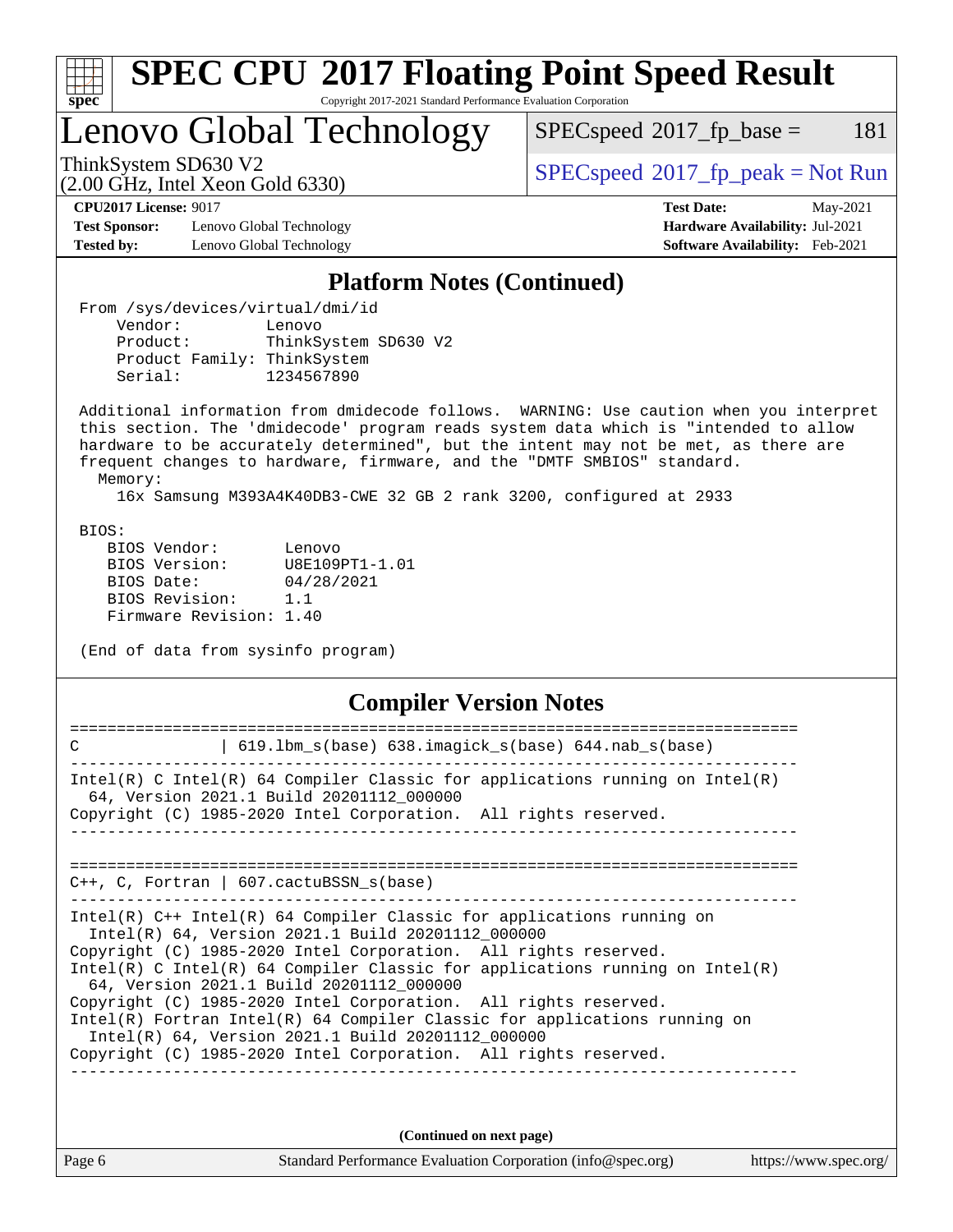

Copyright 2017-2021 Standard Performance Evaluation Corporation

Lenovo Global Technology

 $SPECspeed^{\circledcirc}2017_fp\_base = 181$  $SPECspeed^{\circledcirc}2017_fp\_base = 181$ 

(2.00 GHz, Intel Xeon Gold 6330)

ThinkSystem SD630 V2<br>  $\begin{array}{c} \text{SPEC speed} \text{?}2017 \text{ fp\_peak} = \text{Not Run} \end{array}$ 

**[Test Sponsor:](http://www.spec.org/auto/cpu2017/Docs/result-fields.html#TestSponsor)** Lenovo Global Technology **[Hardware Availability:](http://www.spec.org/auto/cpu2017/Docs/result-fields.html#HardwareAvailability)** Jul-2021 **[Tested by:](http://www.spec.org/auto/cpu2017/Docs/result-fields.html#Testedby)** Lenovo Global Technology **[Software Availability:](http://www.spec.org/auto/cpu2017/Docs/result-fields.html#SoftwareAvailability)** Feb-2021

**[CPU2017 License:](http://www.spec.org/auto/cpu2017/Docs/result-fields.html#CPU2017License)** 9017 **[Test Date:](http://www.spec.org/auto/cpu2017/Docs/result-fields.html#TestDate)** May-2021

#### **[Compiler Version Notes \(Continued\)](http://www.spec.org/auto/cpu2017/Docs/result-fields.html#CompilerVersionNotes)**

| 603.bwaves_s(base) 649.fotonik3d_s(base) 654.roms_s(base)<br>Fortran                                                                                                                                                                                                                                                                                                                               |
|----------------------------------------------------------------------------------------------------------------------------------------------------------------------------------------------------------------------------------------------------------------------------------------------------------------------------------------------------------------------------------------------------|
| $Intel(R)$ Fortran Intel(R) 64 Compiler Classic for applications running on<br>Intel(R) 64, Version 2021.1 Build 20201112 000000<br>Copyright (C) 1985-2020 Intel Corporation. All rights reserved.                                                                                                                                                                                                |
| $621.wrf_s(base)$ $627.cam4_s(base)$ $628.pop2_s(base)$<br>Fortran, C                                                                                                                                                                                                                                                                                                                              |
| $Intel(R)$ Fortran Intel(R) 64 Compiler Classic for applications running on<br>Intel(R) 64, Version 2021.1 Build 20201112 000000<br>Copyright (C) 1985-2020 Intel Corporation. All rights reserved.<br>Intel(R) C Intel(R) 64 Compiler Classic for applications running on Intel(R)<br>64, Version 2021.1 Build 20201112 000000<br>Copyright (C) 1985-2020 Intel Corporation. All rights reserved. |

**[Base Compiler Invocation](http://www.spec.org/auto/cpu2017/Docs/result-fields.html#BaseCompilerInvocation)**

[C benchmarks](http://www.spec.org/auto/cpu2017/Docs/result-fields.html#Cbenchmarks): [icc](http://www.spec.org/cpu2017/results/res2021q2/cpu2017-20210524-26572.flags.html#user_CCbase_intel_icc_66fc1ee009f7361af1fbd72ca7dcefbb700085f36577c54f309893dd4ec40d12360134090235512931783d35fd58c0460139e722d5067c5574d8eaf2b3e37e92)

[Fortran benchmarks](http://www.spec.org/auto/cpu2017/Docs/result-fields.html#Fortranbenchmarks): [ifort](http://www.spec.org/cpu2017/results/res2021q2/cpu2017-20210524-26572.flags.html#user_FCbase_intel_ifort_8111460550e3ca792625aed983ce982f94888b8b503583aa7ba2b8303487b4d8a21a13e7191a45c5fd58ff318f48f9492884d4413fa793fd88dd292cad7027ca)

[Benchmarks using both Fortran and C](http://www.spec.org/auto/cpu2017/Docs/result-fields.html#BenchmarksusingbothFortranandC): [ifort](http://www.spec.org/cpu2017/results/res2021q2/cpu2017-20210524-26572.flags.html#user_CC_FCbase_intel_ifort_8111460550e3ca792625aed983ce982f94888b8b503583aa7ba2b8303487b4d8a21a13e7191a45c5fd58ff318f48f9492884d4413fa793fd88dd292cad7027ca) [icc](http://www.spec.org/cpu2017/results/res2021q2/cpu2017-20210524-26572.flags.html#user_CC_FCbase_intel_icc_66fc1ee009f7361af1fbd72ca7dcefbb700085f36577c54f309893dd4ec40d12360134090235512931783d35fd58c0460139e722d5067c5574d8eaf2b3e37e92)

[Benchmarks using Fortran, C, and C++:](http://www.spec.org/auto/cpu2017/Docs/result-fields.html#BenchmarksusingFortranCandCXX) [icpc](http://www.spec.org/cpu2017/results/res2021q2/cpu2017-20210524-26572.flags.html#user_CC_CXX_FCbase_intel_icpc_c510b6838c7f56d33e37e94d029a35b4a7bccf4766a728ee175e80a419847e808290a9b78be685c44ab727ea267ec2f070ec5dc83b407c0218cded6866a35d07) [icc](http://www.spec.org/cpu2017/results/res2021q2/cpu2017-20210524-26572.flags.html#user_CC_CXX_FCbase_intel_icc_66fc1ee009f7361af1fbd72ca7dcefbb700085f36577c54f309893dd4ec40d12360134090235512931783d35fd58c0460139e722d5067c5574d8eaf2b3e37e92) [ifort](http://www.spec.org/cpu2017/results/res2021q2/cpu2017-20210524-26572.flags.html#user_CC_CXX_FCbase_intel_ifort_8111460550e3ca792625aed983ce982f94888b8b503583aa7ba2b8303487b4d8a21a13e7191a45c5fd58ff318f48f9492884d4413fa793fd88dd292cad7027ca)

### **[Base Portability Flags](http://www.spec.org/auto/cpu2017/Docs/result-fields.html#BasePortabilityFlags)**

 603.bwaves\_s: [-DSPEC\\_LP64](http://www.spec.org/cpu2017/results/res2021q2/cpu2017-20210524-26572.flags.html#suite_basePORTABILITY603_bwaves_s_DSPEC_LP64) 607.cactuBSSN\_s: [-DSPEC\\_LP64](http://www.spec.org/cpu2017/results/res2021q2/cpu2017-20210524-26572.flags.html#suite_basePORTABILITY607_cactuBSSN_s_DSPEC_LP64) 619.lbm\_s: [-DSPEC\\_LP64](http://www.spec.org/cpu2017/results/res2021q2/cpu2017-20210524-26572.flags.html#suite_basePORTABILITY619_lbm_s_DSPEC_LP64) 621.wrf\_s: [-DSPEC\\_LP64](http://www.spec.org/cpu2017/results/res2021q2/cpu2017-20210524-26572.flags.html#suite_basePORTABILITY621_wrf_s_DSPEC_LP64) [-DSPEC\\_CASE\\_FLAG](http://www.spec.org/cpu2017/results/res2021q2/cpu2017-20210524-26572.flags.html#b621.wrf_s_baseCPORTABILITY_DSPEC_CASE_FLAG) [-convert big\\_endian](http://www.spec.org/cpu2017/results/res2021q2/cpu2017-20210524-26572.flags.html#user_baseFPORTABILITY621_wrf_s_convert_big_endian_c3194028bc08c63ac5d04de18c48ce6d347e4e562e8892b8bdbdc0214820426deb8554edfa529a3fb25a586e65a3d812c835984020483e7e73212c4d31a38223) 627.cam4\_s: [-DSPEC\\_LP64](http://www.spec.org/cpu2017/results/res2021q2/cpu2017-20210524-26572.flags.html#suite_basePORTABILITY627_cam4_s_DSPEC_LP64) [-DSPEC\\_CASE\\_FLAG](http://www.spec.org/cpu2017/results/res2021q2/cpu2017-20210524-26572.flags.html#b627.cam4_s_baseCPORTABILITY_DSPEC_CASE_FLAG) 628.pop2\_s: [-DSPEC\\_LP64](http://www.spec.org/cpu2017/results/res2021q2/cpu2017-20210524-26572.flags.html#suite_basePORTABILITY628_pop2_s_DSPEC_LP64) [-DSPEC\\_CASE\\_FLAG](http://www.spec.org/cpu2017/results/res2021q2/cpu2017-20210524-26572.flags.html#b628.pop2_s_baseCPORTABILITY_DSPEC_CASE_FLAG) [-convert big\\_endian](http://www.spec.org/cpu2017/results/res2021q2/cpu2017-20210524-26572.flags.html#user_baseFPORTABILITY628_pop2_s_convert_big_endian_c3194028bc08c63ac5d04de18c48ce6d347e4e562e8892b8bdbdc0214820426deb8554edfa529a3fb25a586e65a3d812c835984020483e7e73212c4d31a38223) [-assume byterecl](http://www.spec.org/cpu2017/results/res2021q2/cpu2017-20210524-26572.flags.html#user_baseFPORTABILITY628_pop2_s_assume_byterecl_7e47d18b9513cf18525430bbf0f2177aa9bf368bc7a059c09b2c06a34b53bd3447c950d3f8d6c70e3faf3a05c8557d66a5798b567902e8849adc142926523472) 638.imagick\_s: [-DSPEC\\_LP64](http://www.spec.org/cpu2017/results/res2021q2/cpu2017-20210524-26572.flags.html#suite_basePORTABILITY638_imagick_s_DSPEC_LP64)

**(Continued on next page)**

Page 7 Standard Performance Evaluation Corporation [\(info@spec.org\)](mailto:info@spec.org) <https://www.spec.org/>